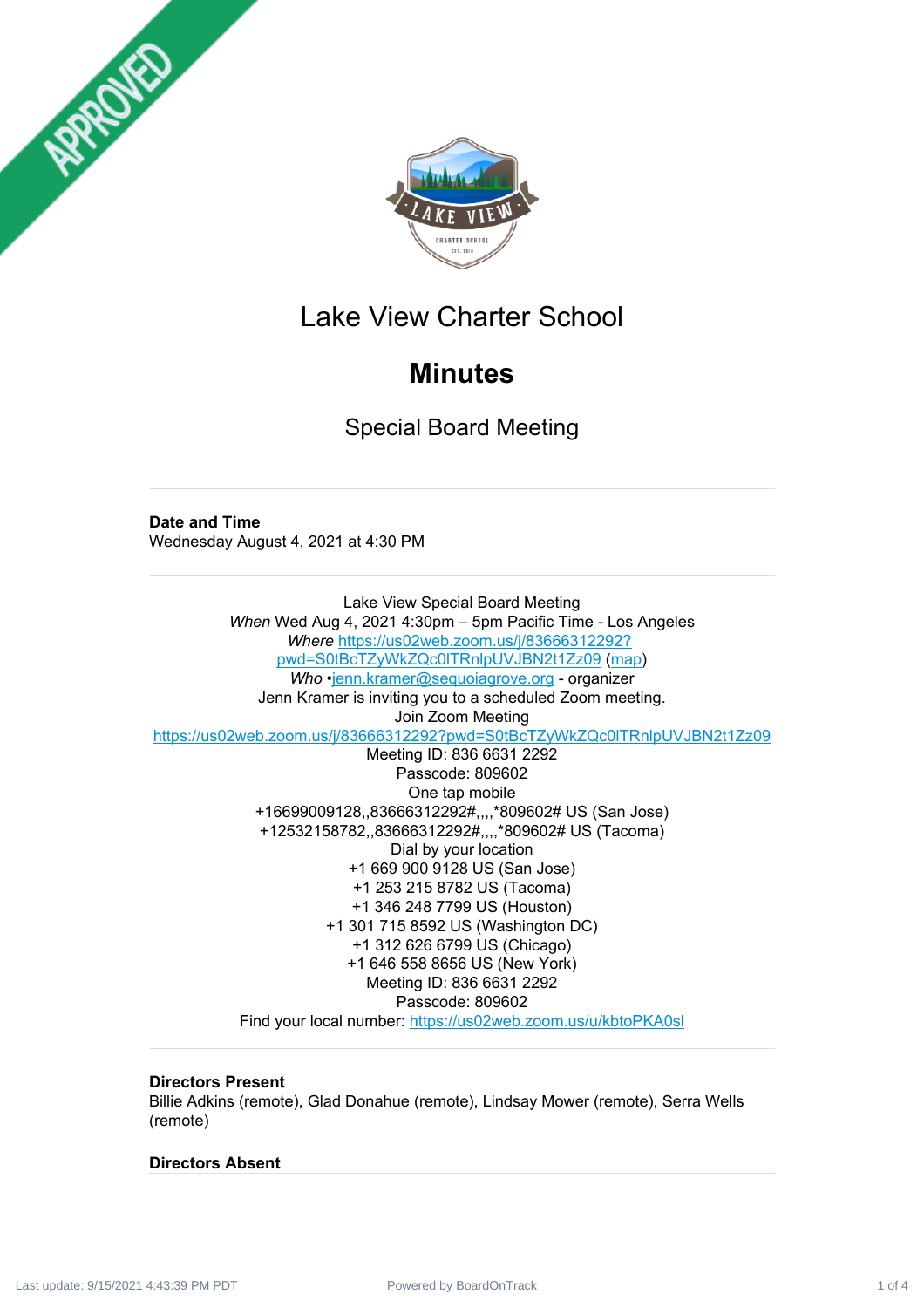#### Jessica Coombs

#### **Guests Present**

Darcy Belleza (remote), Jenell Sherman (remote), Julie Haycock-Cavender (remote), Katie Royer (remote)

#### **I. Opening Items**

#### **A. Record Attendance**

#### **B. Call the Meeting to Order**

Lindsay Mower called a meeting of the board of directors of Lake View Charter School to order on Wednesday Aug 4, 2021 at 4:34 PM.

#### **C. Approval of the Agenda**

Lindsay Mower made a motion to approve the Agenda. Glad Donahue seconded the motion. The board **VOTED** to approve the motion. **Roll Call** Billie Adkins Absent Jessica Coombs Absent Glad Donahue Aye Lindsay Mower Aye Serra Wells Aye For Contraction Commission (παιτεί το 4 Last update: 12 August 4, 2021)<br>
Society Board Meeting - Minutes - Minutes - Minutes - Minutes - Minutes - Minutes - Minutes - Minutes - Minutes - Minutes - Minutes - Minutes - Mi

#### **D. Public Comments**

No public comments.

#### **II. Operations**

#### **A. Employee Handbook- Technology Policy Amendment**

Glad Donahue made a motion to approve the Employee Handbook Technology Policy Amendment.

Billie Adkins seconded the motion.

Julie Haycock-Cavender presented the Employee Handbook Technology Policy Amendment. The board **VOTED** to approve the motion.

**Roll Call** Lindsay Mower Aye Jessica Coombs Absent Glad Donahue Aye Billie Adkins Aye Serra Wells Aye

#### **B. Salary Schedule for Part-Time Specialized Teacher**

Glad Donahue made a motion to approve the Salary Schedule for Part-Time Specialized Teacher. .

Billie Adkins seconded the motion.

Julie Haycock-Cavender presented the Salary Schedule for Part-Time Specialized Teacher. The board **VOTED** to approve the motion.

**Roll Call** Lindsay Mower Aye Serra Wells Aye Billie Adkins Aye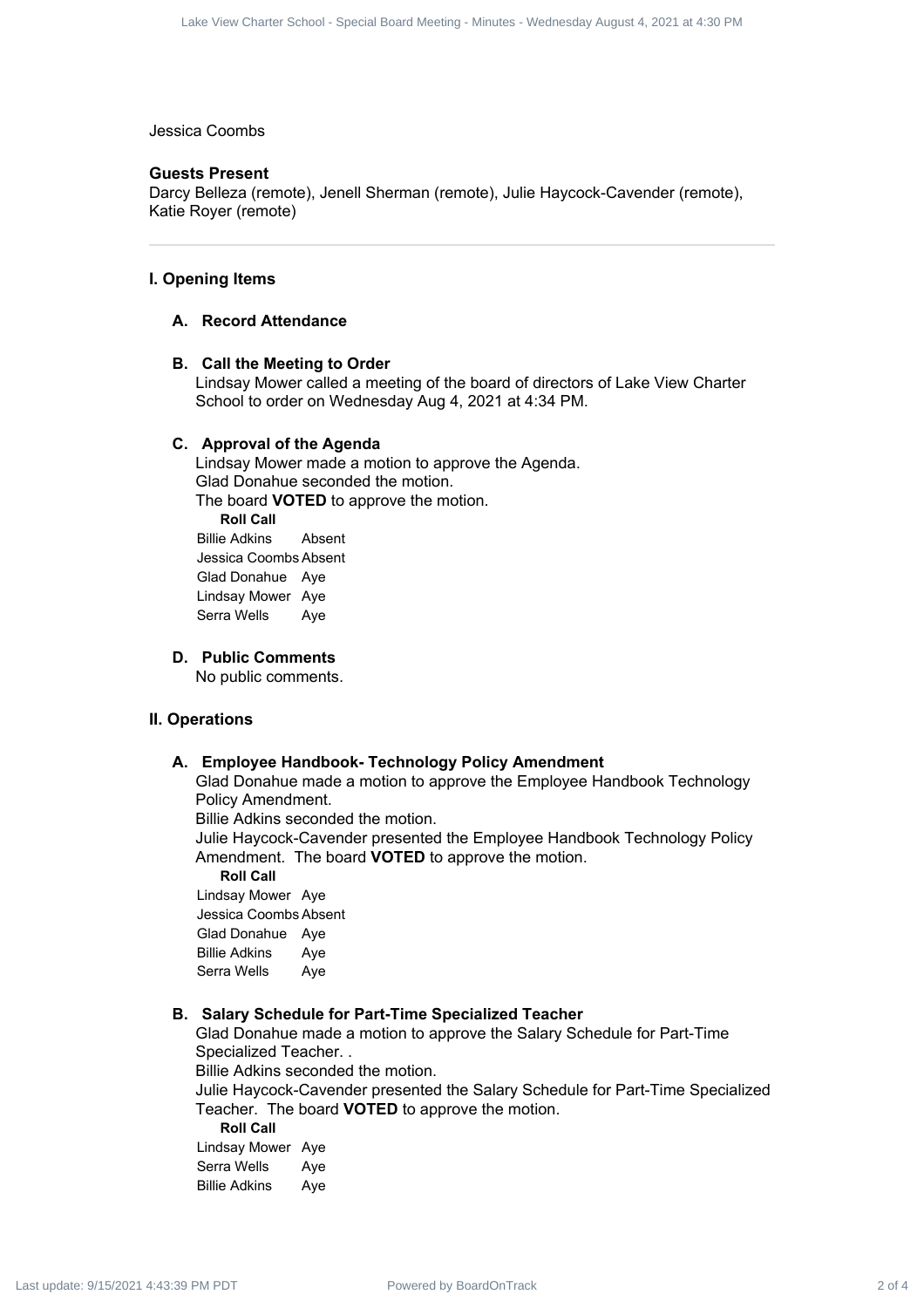**Roll Call** Glad Donahue Aye

Jessica Coombs Absent

#### **III. Academic Excellence**

#### **A. New Vendor Contract**

Lindsay Mower made a motion to approve the New Vendor Contract. Billie Adkins seconded the motion. Stephanie Terrell presented the New Vendor Contract. The board **VOTED** to approve the motion. **Roll Call** For Contract 3 of 4 Lacket 3 of 4 Lacket 3 of 4 Lacket 3 of 4 Lacket 3 of 4 Lacket 3 of 4 Lacket 3 of 4 Lacket 3 of 4 Lacket 3 of 4 Lacket 3 of 4 Lacket 3 of 4 Lacket 3 of 4 Lacket 3 of 4 Lacket 3 of 4 Lacket 3 of 4 Lacke

Billie Adkins Aye Glad Donahue Aye Serra Wells Aye Lindsay Mower Aye Jessica Coombs Absent

#### **B. Parent Student Handbook 2021-2022**

Billie Adkins made a motion to approve the Parent Student Handbook 2021-2022. Glad Donahue seconded the motion.

Julie Haycock-Cavender presented the Parent Student Handbook 2021-2022. The board **VOTED** to approve the motion.

**Roll Call** Billie Adkins Aye Serra Wells Aye Glad Donahue Aye Jessica Coombs Absent Lindsay Mower Aye

#### **C. Independent Study Policy**

Lindsay Mower made a motion to approve the Independent Study Policy. Serra Wells seconded the motion. Julie Haycock-Cavender presented the Independent Study Policy. The board **VOTED** to approve the motion.

**Roll Call** Lindsay Mower Aye Glad Donahue Aye Jessica Coombs Absent Serra Wells Aye Billie Adkins Aye

#### **IV. Closing Items**

#### **A. Board of Director's Comments & Requests** No comments or requests from the Board.

**B. Announcement of Next Regular Scheduled Board Meeting** Lindsay Mower announced the Next Regular Scheduled Board Meeting is August 18, 2021 at 4:30 PM.

#### **C. Adjourn Meeting**

Lindsay Mower made a motion to adjourn the Meeting. Billie Adkins seconded the motion. The board **VOTED** to approve the motion.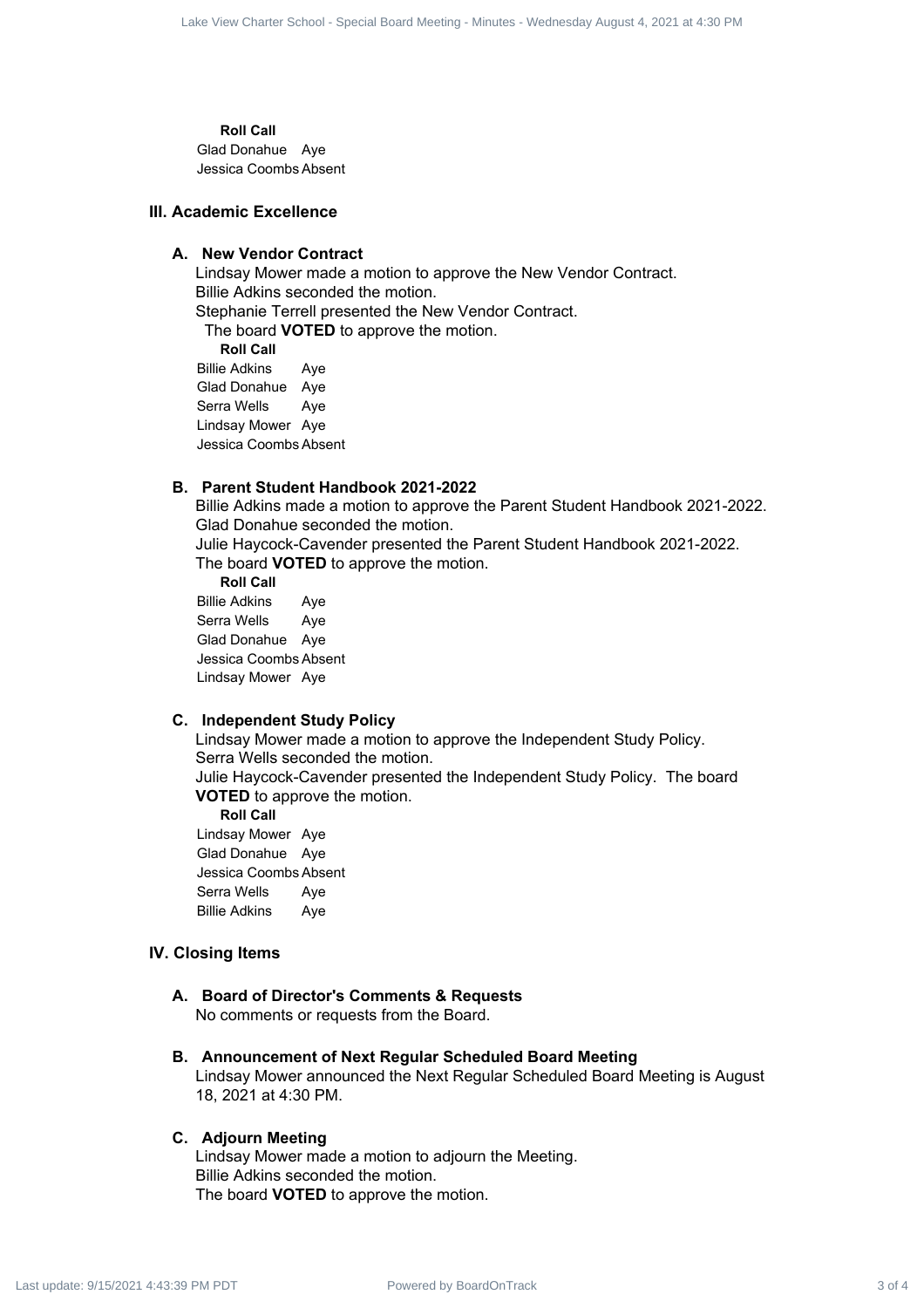**Roll Call** Jessica Coombs Absent Billie Adkins Aye Glad Donahue Aye Lindsay Mower Aye Serra Wells Aye There being no further business to be transacted, and upon motion duly made, seconded and approved, the meeting was adjourned at 4:47 PM.

Respectfully Submitted, Lindsay Mower

Prepared by: Katie Royer

Noted by:

Billie Adkins (Sep 19, 2021 12:49 PDT) Billie Adkins (Sep 19, 2021 12:49 PDT) [Billie Adkins](https://na2.documents.adobe.com/verifier?tx=CBJCHBCAABAA8O-DjCXhUZ_h0oDof4IiXUNKJLQqF2S6)

#### Board Secretary

Public Comment Rules: Members of the public may address the Board on agenda or non-agenda items through the teleconference platform, Zoom. Zoom does not require the members of the public to have an account or login. Please either utilize the chat option to communicate to the administrative team of your desire to address the Board or simply communicate orally your desire to address the Board when the Board asks for public comments. Speakers may be called in the order requests are received. Comments are limited to 2 minutes each, with no more than 15 minutes per single topic. If a member of the public utilizes a translator to address the Board, those individuals are allotted 4 minutes each. If the Board utilizes simultaneous translation equipment in a manner that allows the Board to hear the translated public testimony simultaneously, those individuals are allotted 2 minutes each. By law, the Board is allowed to take action only on items on the agenda. The Board may, at its discretion, refer a matter to school staff or calendar the issue for future discussion. For Contraction of 4 David Board School - Minutes - Wednesday August 4, 2021<br> **Power Charter School - And Contraction**<br> **Power Charter School - And Contraction**<br> **Power Charter School - And Contraction**<br> **Power Charter** 

Note: The Governing Board encourages those with disabilities to participate fully in the public meeting process. If you need a disability-related modification or accommodation, including auxiliary aids or services, to participate in the public meeting, please contact the Governing Board Office at (562) 584-0427 at least 48 hours before the scheduled board meeting so every reasonable effort can be made to accommodate you. (Government Code § 54954.2; Americans with Disabilities Act of 1990, § 202 (42 U.S.C. § 12132)).